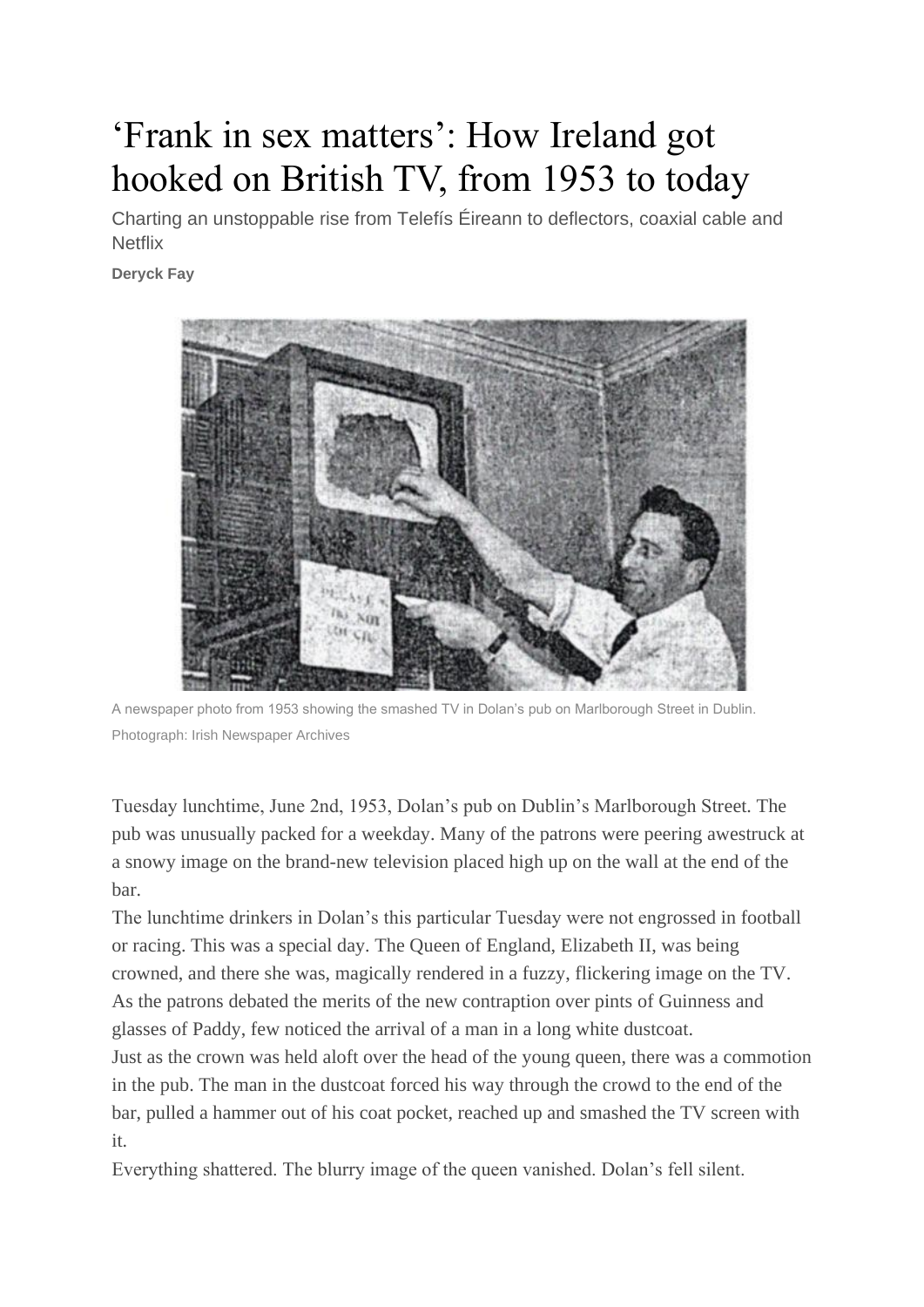'Get out of my way!' the television-smasher shouted. 'Ireland is still free!'

When later charged with malicious damage, the TV smasher, Gearóid O'Broin, described his action as 'not malicious, but a protest against the denigrating influence of this type of thing'.

Those early televisions viewers in Dolan's and elsewhere were watching British television for the simple reason that there was no Irish station.

## **Becoming hooked**

In March 1956, an Irish government report on the delivery of a home-grown television service outlined why this was now of urgent importance. With signals from Northern Ireland and Wales available over about half of the Republic, Irish viewers were becoming hooked on British TV programmes.

The report outlined why these were unsuitable for the Irish viewer: "Some are brazen, some 'frank' in sex matters, some merely inspired by the desire to exalt the British Royal Family and the British way of life."

The result was Telefís Éireann, launched by an awkward-looking President de Valera on New Year's Eve in 1961.



Ring Terrace in Dublin's Inchicore, in a photo taken around 1960. Like most parts of Dublin, the skyline was crowded with TV aerials aimed at Northern Ireland or, later, Wales. Photograph: Dublin City Library and Archives

To protect the State's nascent TV station, the government applied restrictions on the number of connections to a single aerial, effectively prohibiting the rollout of cable television. The skyline of Dublin became crowded with tall aerials, picking up precious signals from the North and Wales.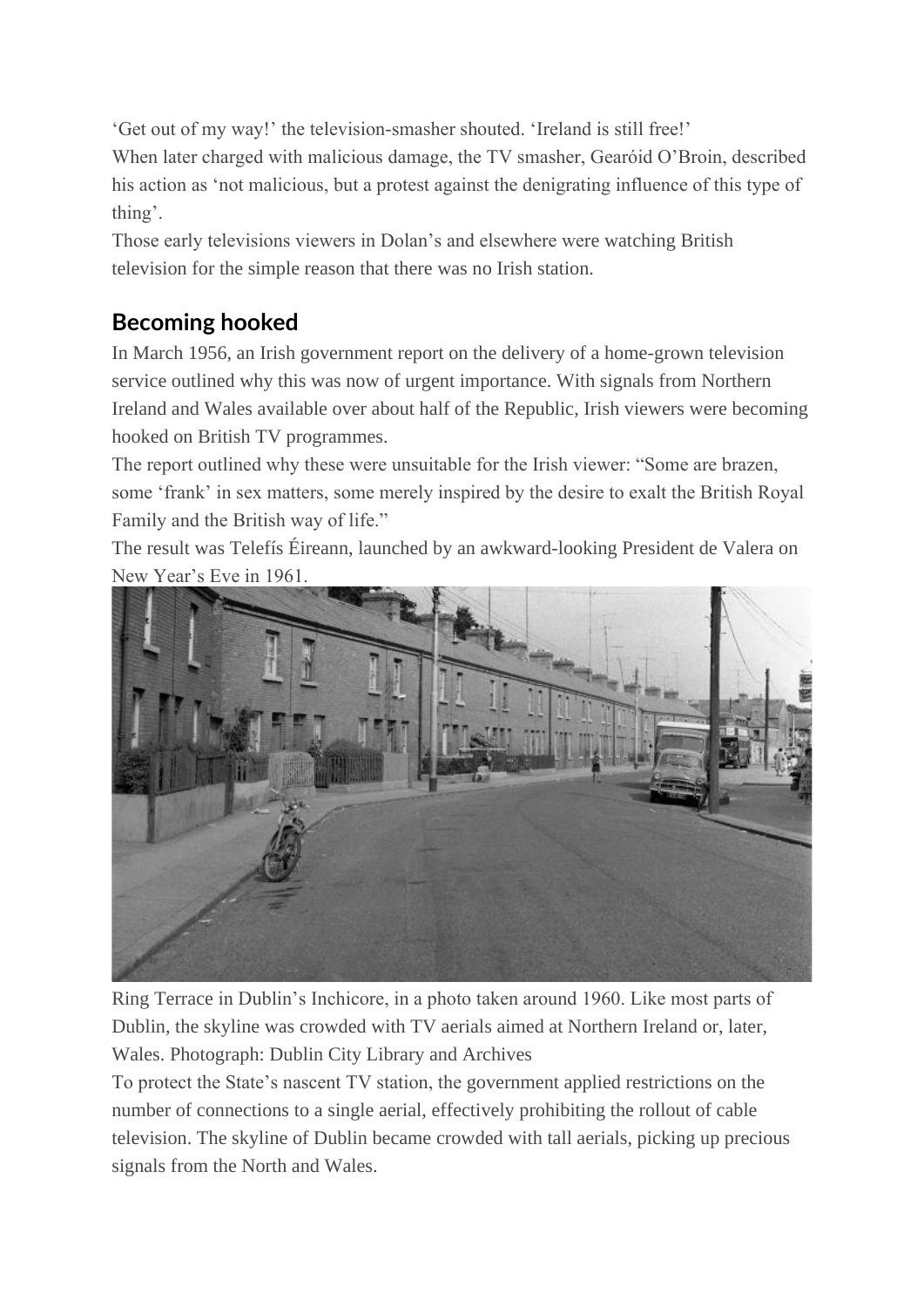The island became partitioned, with those in multi-channel land looking down their supposedly more sophisticated, progressive and liberal noses at what they considered to be the poor, deprived and naive residents of single-channel land.

Popular pressure led to restrictions on cable TV being eased so that, by the mid-1980s, thousands of miles of coaxial cable connected homes, expanding multi-channel land to include almost every city and town. There was, however, a distinct geographical pattern to this rollout of cable television. Villages and rural areas were omitted because it was simply uneconomic to roll out miles of cable to serve a handful of houses. By the early 1980s, a rival technology was emerging – one free of coaxial cables. Enterprising individuals and community groups began to erect 'deflectors' which picked

up the UK channels, amplified them and then retransmitted them locally over the air.

## **Disingenuous**

The name was somewhat disingenuous, for a 'deflector' was a self-made television transmitter and, like any transmitter, required a licence from the Department of Posts and Telegraphs.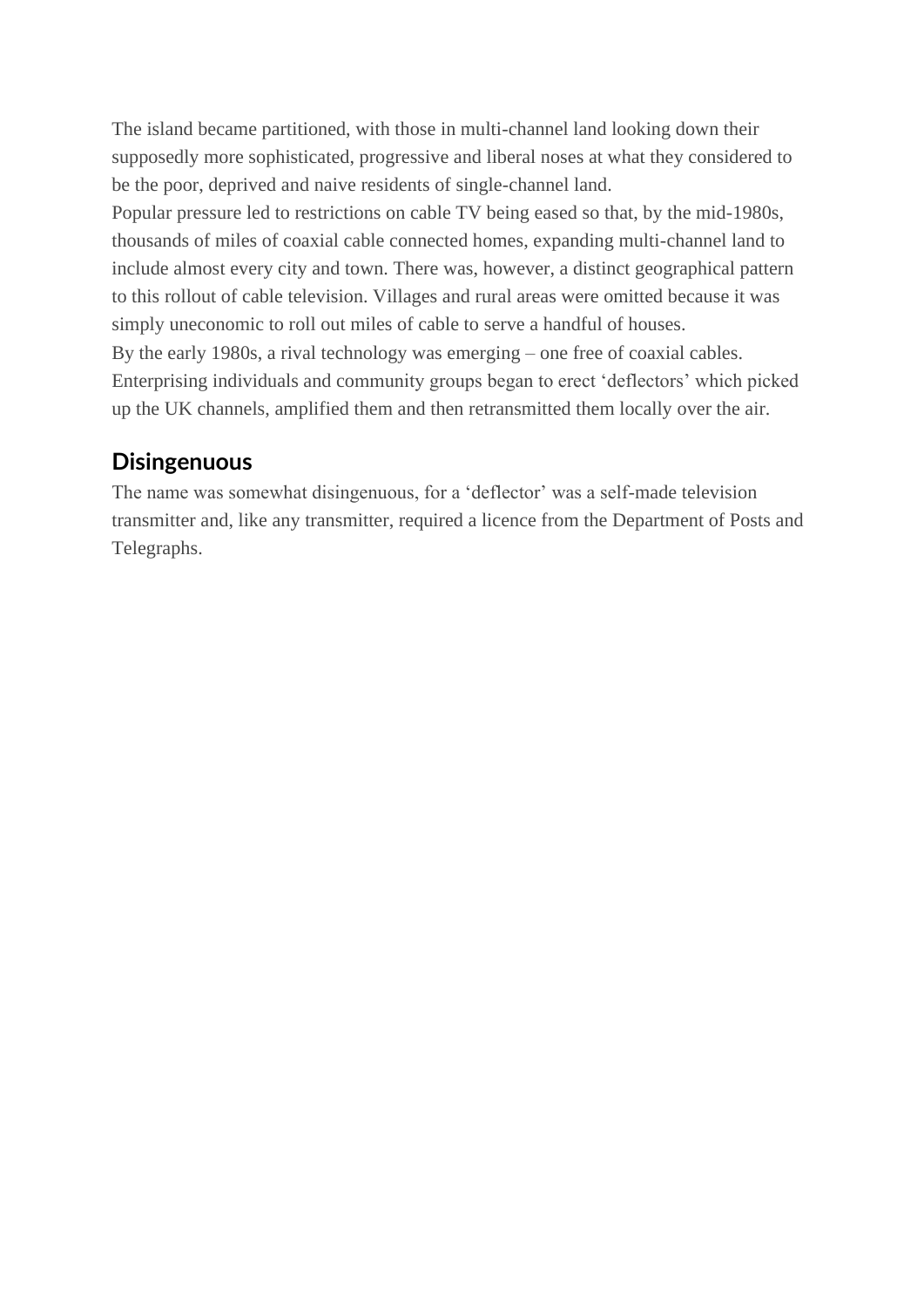

Multi-channel land, according to Cork's Evening Echo in 1970. It shows how much of the country remained single-channel land. Photograph:The Echo

While successive ministers declined to provide such licences, many backbench politicians were happy to champion the use of deflectors, with Galway West TD John Donnellan telling the Dáil: "I have five children who love to watch this or that programme thanks to the deflector system.